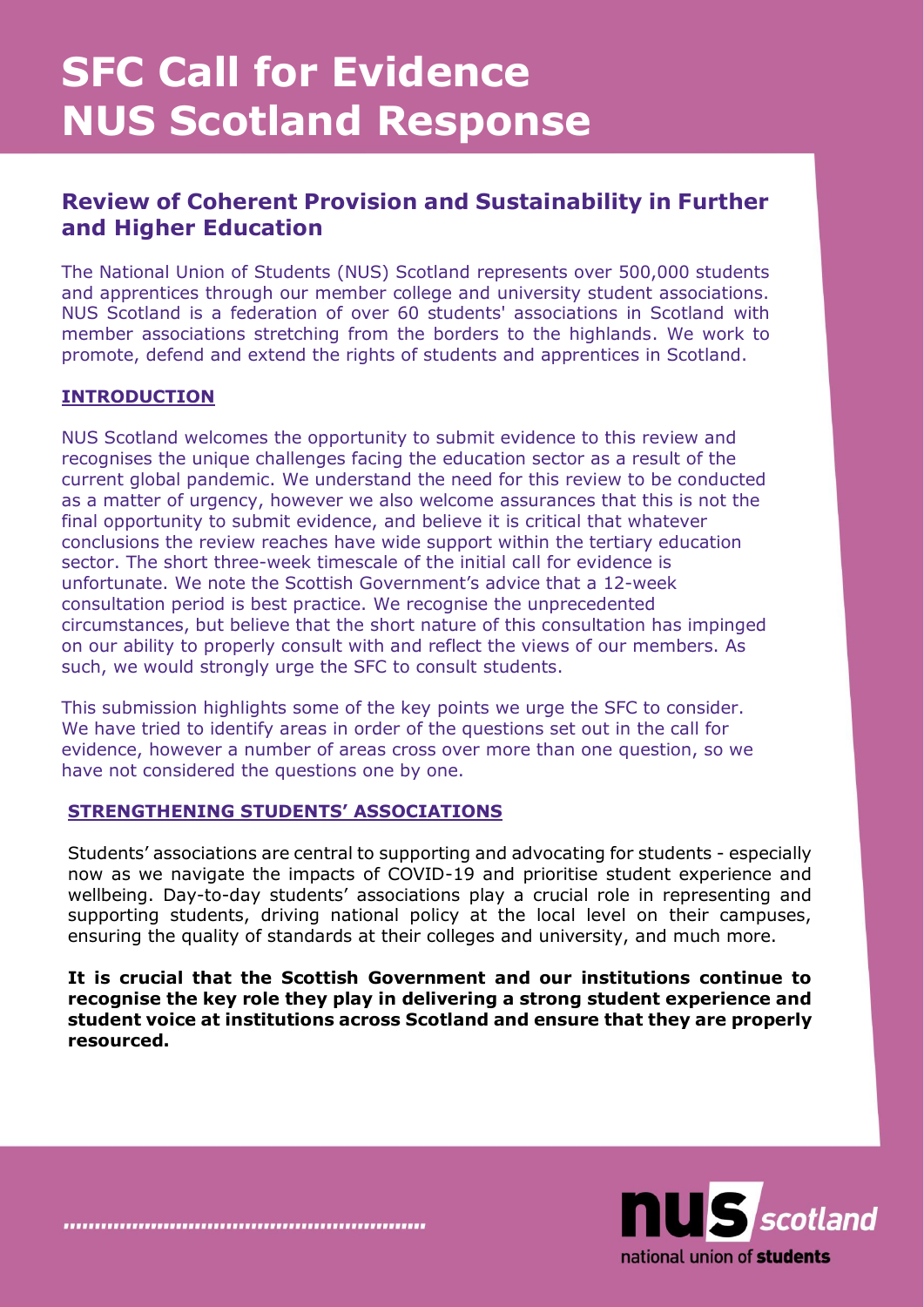**Going forward, NUS Scotland strongly believes institutions have a duty to involve students' associations in any conversations on financial sustainability and to continue to recognise the crucial role that they have in supporting students through the Covid-19 outbreak.**

#### **SUSTAINABLE PUBLIC INVESMENT**

Prior to the Covid-19 pandemic or the impacts of Brexit, colleges<sup>1</sup> and universities<sup>2</sup> alike faced significant financial challenges. Due to their increased reliance on marketized international fee income, and the trend of real-terms declining public investment, Universities now potentially face substantial financial losses in light of Covid-19. In 2020-21 it is estimated that Scottish Universities face an operating deficit of between £384 million and £651 million<sup>3</sup>. Meanwhile, it is estimated that colleges could lose £70 million in income next year<sup>4</sup>.

**Our further and higher education systems are at risk and it is a generation of students who will pay the price unless we see public investment from the Scottish and UK governments for those institutions facing financial hardship.** 

**In the long-term, the Scottish Government must ensure adequate public investment for our institutions so that they are safeguarded from economic shocks. We welcome the Scottish Government ruling out the introduction of tuition fees for Scottish undergraduate students in light of the current financial circumstances facing the sector**

#### **PROTECTING TEACHING, COURSES AND SUPPORT SERVICES**

NUS Scotland recognises the clear need to protect teaching and the quality of courses in our institutions and calls for protections to be placed on retention of staff who teach and support students every day. **NUS Scotland believes that it is fundamental that the Scottish and UK governments provide the funds necessary to protect both academic and support staff jobs, the wide variety of courses on offer at our institutions, and first-class student services.**

#### **WELCOMING OUR INTERNATIONAL STUDENTS**

NUS Scotland has long called for an end to the exorbitant fees faced by international students. International students' pay eye wateringly high costs for their courses and accommodation, on top of visa costs, charges for healthcare and more. While we recognise the Scottish Government's recent announcement that EU students will be charged tuition fees is ultimately a result of Brexit, it is bitterly disappointing that yet more students will be paying for their education.

- <sup>1</sup> [Audit Scotland Report on Scotland's Colleges 2019](https://www.audit-scotland.gov.uk/report/scotlands-colleges-2019)
- [Audit Scotland Report on Finances of Scottish Universities](https://www.audit-scotland.gov.uk/report/finances-of-scottish-universities)
- <sup>3</sup> Coronavirus (COVID-19) [Further and Higher Education Sustainability Plan](https://www.gov.scot/binaries/content/documents/govscot/publications/strategy-plan/2020/07/coronavirus-covid-19-further-higher-education-sustainability-plan2/documents/supporting-scotlands-colleges-universities-coronavirus-covid-19-further-higher-education-sustainability-plan/supporting-scotlands-colleges-universities-coronavirus-covid-19-further-higher-education-sustainability-plan/govscot%3Adocument/supporting-scotlands-colleges-universities-coronavirus-covid-19-further-higher-education-sustainability-plan.pdf)
- <sup>4</sup> Scottish Budget- [Colleges Welcome Funding Increase](https://www.tes.com/news/scottish-budget-colleges-welcome-funding-increase)

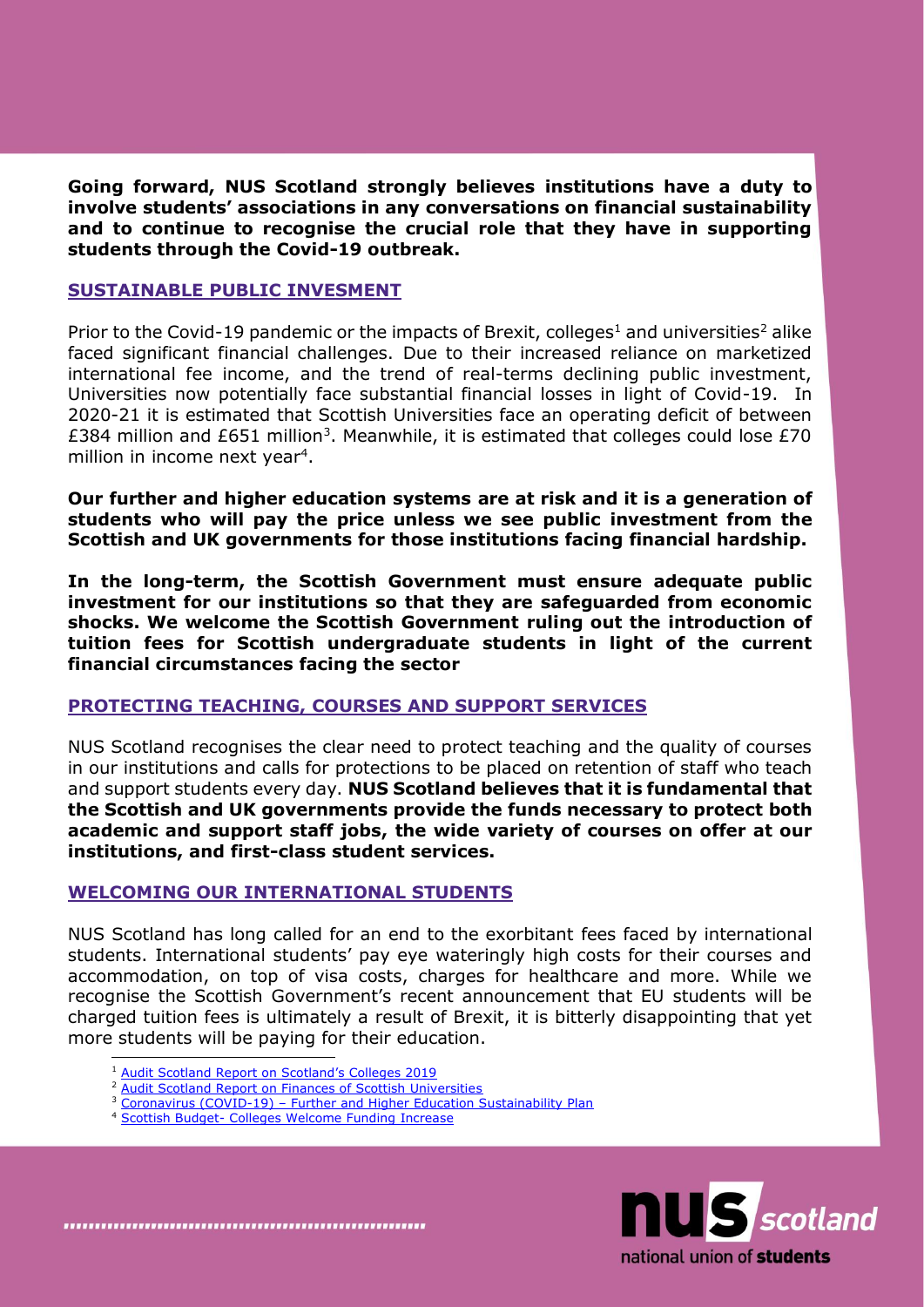Viewing international students as a 'lucrative' income stream for our institutions is shameful and we reject the marketisation of the education system. International students are part of the fabric of our communities and positively contribute immeasurably to our society. **Governments, institutions, and society must ensure that Scotland is welcoming and inviting place to study and live.**

Horizon 2020 and Erasmus+ programmes have boosted the education sector's ability to collaborate with EU partners for research projects, attracting global talent to the UK and giving our students invaluable experiences internationally. The funding platforms that the EU provides allow for all institutions to access the funding that they need and students to study abroad at low cost. Since 2014, UK-based researchers coordinated one in six Horizon 2020 research projects. **NUS Scotland notes the importance of international programmes such as Erasmus+ and Horizon 2020 and the recognises the benefits this brings to Scottish students and institutions- with Brexit fast approaching a suitable alternative or continued participation in these programmes must be found.**

### **ADEQUATE COST-OF-LIVING SUPPORT FOR SCOTLAND'S STUDENTS**

We welcome that the Scottish Government has made over £16 million available to Scotland's students – for emergency hardship funds and summer support. We also welcome the recently-announced £5 million package of support to address digital poverty. **In the short term, the Scottish Government and its agencies must monitor student-demand, and continue to make emergency funds available to ensure that no student faces destitution.** 

NUS Scotland has long argued for further improvements to be made to Scotland's costof-living support package on offer to students – especially those from the poorest backgrounds. The Covid-19 pandemic and associated disruption makes further improvements to cost-of-living support on offer to students in Scotland all the more urgent. The independent review of student support, *A New Social Contract for Students<sup>5</sup>* , assumes that cost-of-living support can be augmented with up to ten hours of work. The reality is that many students will work far more than ten-hours a week to make ends meet. We remain concerned that the economic damage caused by Covid-19 will reduce the availability of part-time work for students. In our recent survey (conducted in March/April) NUS Scotland found that 68 per cent of students in Scotland were concerned about their ability to manage financially<sup>6</sup>.

**NUS Scotland believes that the Scottish Government must revisit and improve the package of support on offer to Scotland's learners, especially those from the poorest backgrounds, ensuring that no student faces financial hardship, and that Scotland's excellent progress on widening access is not undermined.** 



<sup>5</sup> [Independent Review Student Financial Support Scotland](https://www.gov.scot/binaries/content/documents/govscot/publications/independent-report/2017/11/independent-review-student-financial-support-scotland/documents/00527875-pdf/00527875-pdf/govscot%3Adocument/00527875.pdf)

<sup>6</sup> [Coronavirus and Students Survey-](https://nusdigital.s3-eu-west-1.amazonaws.com/document/documents/56200/6f965bd9585015d1dd58f0ebac7d7b43/20200507_Coronavirus_report_Scotland.pdf?AWSAccessKeyId=ASIA4ZNQXZBZB76GLBRW&Expires=1596722884&Signature=KE1aUZ2MbVs0E9HlKhY2iSljyho%3D&x-amz-security-token=IQoJb3JpZ2luX2VjEAkaCWV1LXdlc3QtMSJIMEYCIQCm4d04KVbb%2Bmp7fE67RFIjK%2BkncCxjtRmcbLx5Y8t9lgIhAILbyYhAnoeBqesKo5vOfsy6EkxyknVWplRO7AXBpoi9Kr0DCNL//////////wEQABoMODc5MjI4MzQwMzM4IgzGlDQn//nUI6NYhmwqkQOwEh1Q3IEHyoDMRh9yGj6QYReoo%2BDgbX9DNlu7QzPLekYJRmZO8v7OS050ncustlSQ4q9zkqis/rgd4jHnFrQfppfEmG59/2v%2BSKc3ZKgfO3i15yElIVvPg9jREevLqkd0jsywbWRIRpqBSmjzET6YuPiPsD65UVGb/j8q/GSRscDmgTbn43nw7Y1CrKUs2/4ZcmQj3uvCHkISIqCsXRVaqToprxIBvgVnZkoCa2V%2BlikHlfuCIJtOfzRO5rkvRBLzqaTP9QQu1dlQEOd%2B/4cmEgMxYBVB%2BJoSKWHDmHq1YycKzBcAx%2BKXUinQJBYNb8nTqXWPRkS/2I7T4VQZS64aZW0fcAlOIkIEIML50KtY8i%2BcKHs2JRuXF8eCRlsdj9I%2BgHxD113JWmyvduYUkYWz7HML5y925HvPT/gC/U551JiqdgGXpsQIOsaXl0vyFnLbVyAH1zQqcSCZ2CMum70vrBvKCoZxrtzEMm5iuu6s8O15hcV%2BnzoBUeTzUhclRmjr%2BOhz3/7htliey7BjZlHHRjCWg6/5BTrqAXnHBItBh7ofuKf4piyeCaJXH9ME%2BgoNBECDKBCm4XirNLDeYamqW/5JN4bv6ZeKYRTLs%2BA4DYwkf5KKxnqldUpgItgVNRInswtHj52HsyWPoQv2Wo7e%2BCTj2kYPLiguewqyyOXm3ycf3gRX4WKSdHVwoclmp9/HCfebkYjTVnId6Tk/CyYIU4iPWrkHxy%2BjvvrzGl42LAxugadUOlqAiCSyEXb6q92%2Br88sZd2TACeKLUjCYD064SFQ5NiW3cfqTcZJoA3zIQdFKzFb2HEFp3xZ8PJT68agnc6m3vTz5EYJ9cORZ0C2SGEO8A%3D%3D) Scotland's Results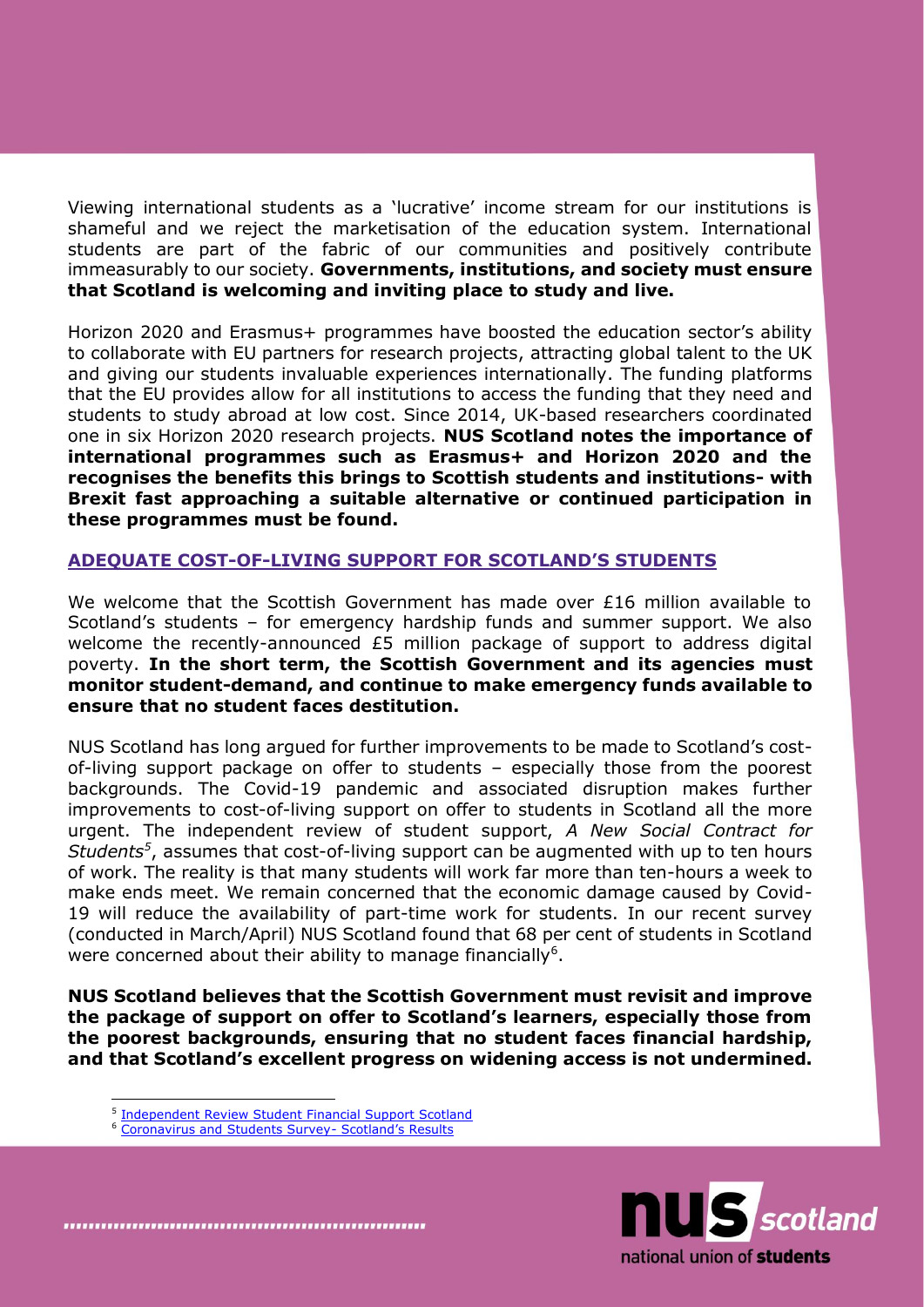#### **SUPPORTING APPRENTINCES**

Apprentices in Scotland make up a large group of further education students. We have long called for greater support to be offered to these apprentices and while there is scope for the government to ensure that apprentices are fairly paid through their procurement rules there are also many other barriers that face apprentices such as the cost of tools and equipment falling heavily on the apprentice themselves rather than institutions and employers. **NUS Scotland strongly believes that apprenticeships should be fully resourced, and these costs met by the Scottish Government.** 

NUS Scotland also recognises the importance of student support from access to careers services, sport and wellbeing, mental health support, etc. **We believe that this support should include apprentices and be available to all students regardless of age and mode of study.**

In addition, a recent report by the National Society of Apprentices<sup>7</sup> found challenges with apprentices not receiving off the job training in colleges. Apprentices regularly raise the difficulty of getting time off to learn from their employers. By returning to day or block release we can make sure that apprentices get a quality education in colleges, delivering both real work and a real education.

#### **ENSURING STUDENT SAFETY**

NUS Scotland have welcomed the collaborative approach with the Scottish Government and its agencies throughout the pandemic and particularly as colleges and universities look to re-open. In the immediate term institutions should make readily available hand sanitizer and PPE where appropriate to students, along with sign posting students to the latest government advice.

**An over-riding priority for NUS Scotland, and students' associations across Scotland, is safety for our students and staff. A safe return to campus means low-transmission rates, rigorous hygiene measures, comprehensive testing, face coverings, and adequate protection for vulnerable students to learn safety.** 

#### **WIDENING ACCESS IN SCOTLAND'S INSTITUTIONS**

Excellent progress has been made in widening access to our universities – 15.9 per cent of Scottish-domiciled entrants to full-time first degrees in academic year 2018/19 were from the 20 per cent most disadvantaged areas. **We welcome that Scotland's universities have committed to ensuring that Covid-19 does not derail further progress**<sup>8</sup> **.** 

<sup>8</sup> COVID-[19 will not derail universities' progress on widening access](https://www.universities-scotland.ac.uk/covid-19-will-not-derail-progress-on-widening-access/)



<sup>7</sup> [National Society of Apprentices Covid-19 Report](https://www.nusconnect.org.uk/resources/national-society-of-apprentices-covid-19-report)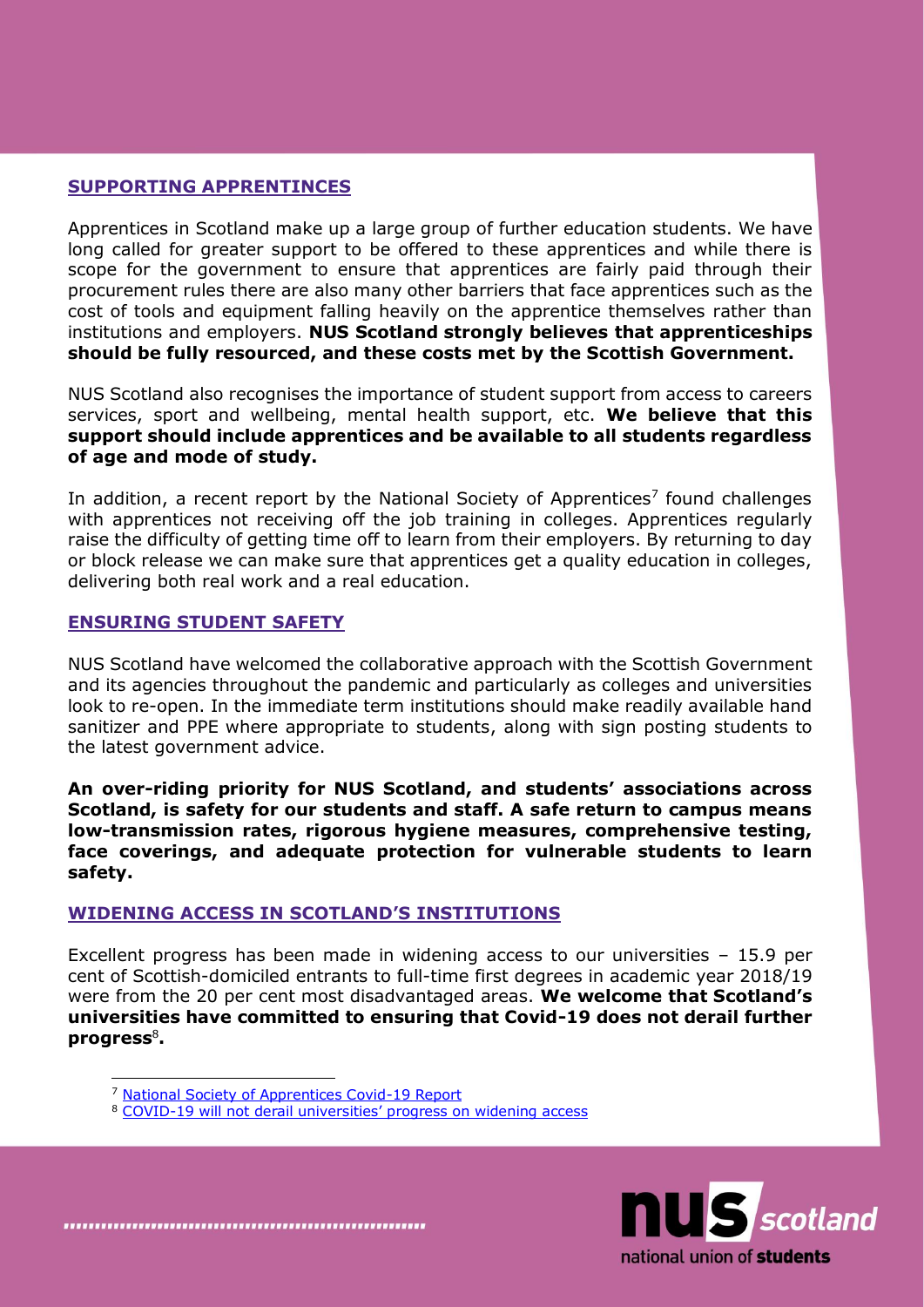The full implications of the SQA's process of moderation of results on widening access are not yet known. SQA figures showed that the Higher pass rate for pupils from the most deprived backgrounds was reduced by 15.2 percentage points<sup>9</sup>, compared to 6.9 percentage points for the wealthiest pupils. While we recognise that the proportion of SIMD20 students admitted to Scottish universities increased marginally on results  $day^{10}$ , many students may have lost out on their desired course because of the moderation process. **We urge the Scottish Government and its agencies to redress this unfair treatment as a matter of urgency and support these students to pursue their preferred path based on their ability, not their background or school's previous performance.**

### **SUPPORT FOR GRADUATES**

Students entering the job market this year are going to be confronted with a contracted job market and reduced opportunities through no fault of their own. **Given the scale of the economic disruption caused to the economy and the jobs market by Covid-19, it is crucial that the Scottish Government and its agencies provide opportunities for education leavers, and those seeking to re-skill, irrespective of their age. NUS Scotland is calling for grant-support for education leavers so that they can develop their skills when trying to find work.**

#### **THE LEARNER JOURNEY**

The learner journey must remain a focus when thinking about the different routes into education. Making opportunities for progression and movement within institutions, and the attainment and success of students a priority. Schools, colleges and universities should work in partnership, fostering links to support the whole student learning experience. Some students enter further and higher education through vocational training, apprenticeships and work-based learning opportunities and so recognising that each student learning journey will be unique to them is important. **NUS Scotland believes that measures must remain in place to ensure the quality of experiences for those who enter and exit at different points and stages.**

# **QUALITY OF THE STUDENT LEARNING EXPEREINCE**

While universities and colleges use different frameworks, along with the associated processes to monitor, to assure and to enhance the learning experience, it is crucial that the place of student voice is protected.

The Quality Enhancement Framework for Universities offers an opportunity for selfreflection and partnership working which NUS believes we must continue to maintain, whilst also achieving progression within areas that are known challenges to the sector (such as attainment gaps and gender imbalances).

<sup>&</sup>lt;sup>9</sup> SOA 2020 Alternative Certification Model: Equality Impact Assessment <sup>10</sup> UCAS: Increase in number of Scottish students accepted into university on results day